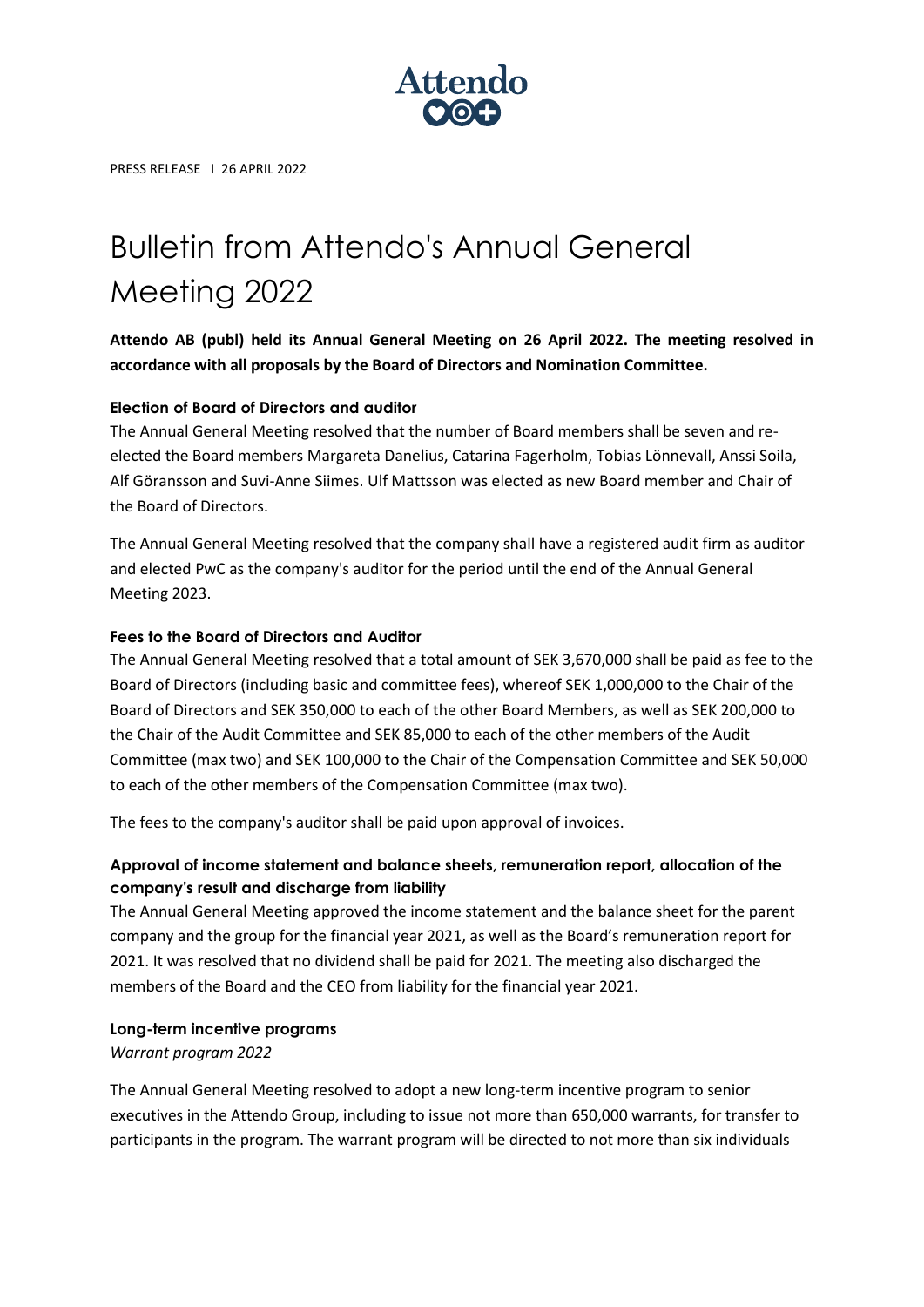

and entails that senior executives are offered to acquire warrants at market value, calculated in accordance with the Black & Scholes valuation formulae. Each warrant shall entitle the holder to subscribe for one new share in Attendo.

### *Performance share program 2022*

The Annual General Meeting further resolved to adopt a new performance based long-term incentive program to senior executives and key employees in the Attendo Group. The program entails that the participants will be granted, free of charge, performance-based share awards that entitle to a maximum of 500,000 shares in Attendo, subject to fulfilment of performance conditions. The program will be directed to directed to not more than 6 senior executives and 50 key employees in the Attendo Group. The resolution included an authorization for the Board to resolve on acquisition and transfer of the company's own shares to hedge costs attributable to incentive programs as well as transfer of own shares to participants in the company's long-term incentive programs.

#### **Authorization to issue new shares**

The Annual General Meeting resolved to authorize the Board of Directors to resolve to issue new shares on one or several occasions until the next Annual General Meeting, with or without preferential rights for the shareholders, against cash payment or against payment through set-off or in kind, or otherwise on special conditions. However, such issue of shares must never result in the company's issued share capital or the number of shares in the company at any time, being increased by more than a total of 10 percent. The purpose of the authorization is to enable the Board to make corporate or product acquisitions or enter into collaboration agreements.

### **Authorization for the Board of Directors to acquire and transfer the company's own shares**

The Annual General Meeting resolved to authorize the Board of Directors to repurchase, on one or several occasions until the next Annual General Meeting, as many own shares as may be purchased without the company's holding at any time exceeding 10 percent of the total number of shares in the company. The Annual General Meeting further resolved to authorize the Board of Directors to resolve, on one or several occasions until the next Annual General Meeting, to transfer (sell) own shares.

The purpose of the authorization to repurchase own shares is to promote efficient capital usage in the company and to provide flexibility as regards the company's possibilities to distribute capital to its shareholders. The purpose of the authorization to transfer own shares is to enable the Board to make corporate acquisitions, enter into collaboration agreements or raise working capital.

#### **Nomination Committee**

The Annual General Meeting resolved to elect the following Nomination Committee: Peter Hofvenstam (nominated by Nordstjernan), Anssi Soila (nominated by Pertti Karjalainen via corporate entity), Niklas Antman (nominated by Incentive AS ) and Marianne Nilsson (nominated by Swedbank Robur Fonder), with Peter Hofvenstam as Chair of the Nomination Committee.

\_\_\_\_\_\_\_\_\_\_\_\_\_\_\_